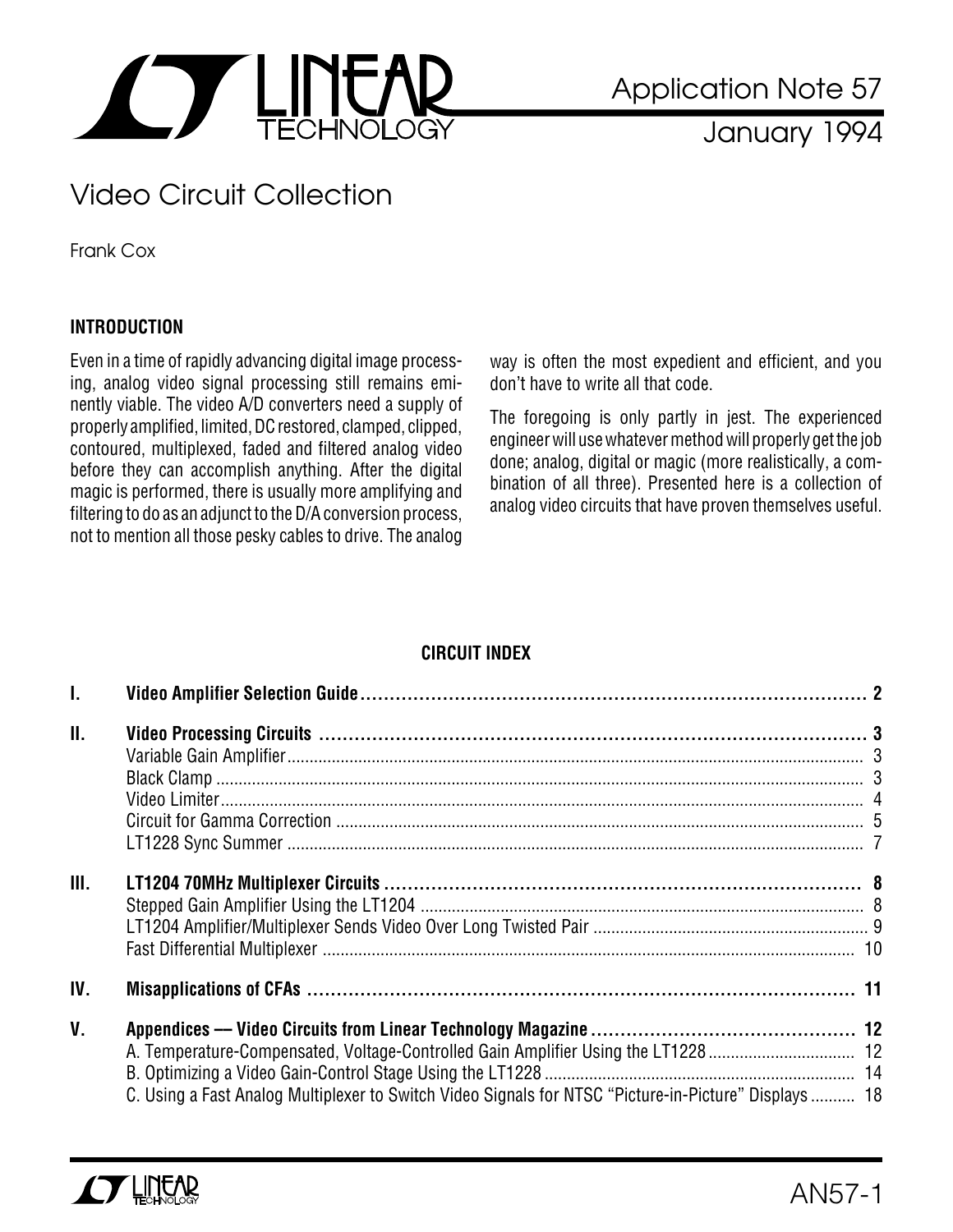### **VIDEO AMPLIFIER SELECTION GUIDE**

| <b>PART</b>              | GBW (MHz)           | <b>CONFIGURATION</b> | <b>COMMENTS</b>                                                                                |
|--------------------------|---------------------|----------------------|------------------------------------------------------------------------------------------------|
| LT1217                   | 10                  | S                    | CFA, $I_S = 1mA$ , Shutdown                                                                    |
| LT1200/LT1201/<br>LT1202 | 11                  | S, D, Q              | $I_S = 1 \text{mA}$ per Amp, Good DC Specs                                                     |
| LT1355/LT1356            | 12                  | D, Q                 | $400V/\mu s$ SR, $I_S = 1.25mA$ per Amp, Good DC Specs                                         |
| LT1211/LT1212            | 14                  | D, Q                 | Single Supply, Excellent DC Specs                                                              |
| LT1215/LT1216            | 23                  | D, Q                 | Single Supply, Excellent DC Specs                                                              |
| LT1358/LT1359            | 25                  | D, Q                 | 600V/ $\mu$ s SR, $I_S = 2.5$ mA per Amp, Good DC Specs                                        |
| LT1213/LT1214            | 28                  | D, Q                 | Single Supply, Excellent DC Specs                                                              |
| LT1208/LT1209            | 45                  | D, Q                 | 400V/us SR                                                                                     |
| LT1220                   | 45                  | S                    | 250V/µs, Good DC Specs, 12-Bit Accurate                                                        |
| LT1224                   | 45                  | S                    | 400V/us SR                                                                                     |
| LT1190                   | 50                  | S                    | Low Voltage                                                                                    |
| LT1360                   | 50                  | S                    | $800$ V/µs SR, $I_S = 5$ mA per Amp, Good DC Specs                                             |
| LT1206                   | 60                  | S                    | 250mA Output Current CFA, 600V/us SR, Shutdown                                                 |
| LT1363                   | 70                  | S                    | 1000V/ $\mu$ s SR, $I_S$ = 7.5mA per Amp, Good DC Specs                                        |
| LT1204                   | 70                  | Q                    | CFA, 4-Input Video MUX Amp, 1000V/us SR, Superior Isolation                                    |
| LT1228                   | 80 ( $g_m = 0.25$ ) | S                    | Transconductance Amp + CFA, Extremely Versatile                                                |
| LT1191                   | 90                  | S                    | Low Voltage, ±50mA Output                                                                      |
| LT1229/LT1230            | 100                 | D, Q                 | CFA, 1000V/ $\mu$ s SR, DG = 0.04%, DP = 0.1°                                                  |
| LT1223                   | 100                 | S                    | CFA, 12-Bit Accurate, Shutdown, 1300V/us SR, Good DC Specs, DG = 0.02%,<br>$DP = 0.12^{\circ}$ |
| LT1252                   | 100                 | S                    | CFA, DG = $0.01\%$ , DP = $0.09\degree$ , Low Cost                                             |
| LT1253                   | 117                 | D, Q                 | CFA, DG = $0.03\%$ , DP = $0.28\degree$ , Flat to 30MHz, 0.1dB                                 |
| LT1259/LT1260            | 130                 | D, T                 | RGB CFA, 0.1dB Flat to 30MHz, DG = 0.016%, DP = 0.075°, Shutdown                               |
| LT1227                   | 140                 | S                    | CFA, 1100V/us SR, DG = $0.01\%$ , DP = $0.01\%$ , Shutdown                                     |
| LT1221                   | 150 $(A_V = 4)$     | S                    | 250V/us SR, 12-Bit Accurate                                                                    |
| LT1193                   | 160 $(A_V = 2)$     | S                    | Low Voltage, Differential Input, Adjustable Gain, ±50mA Output                                 |
| LT1203/LT1205            | 170                 | D, Q                 | MUX, 25ns Switching, DG = $0.02\%$ , DP = $0.04\degree$                                        |
| LT1192                   | 350 $(A_V = 5)$     | S                    | Low Voltage, ±50mA Output                                                                      |
| LT1194                   | $350 (A_V = 10)$    | S                    | Differential Input, Low Voltage, Fixed Gain of 10                                              |
| LT1222                   | 500 ( $A_V = 10$ )  | S                    | 12-Bit Accurate                                                                                |
| LT1226                   | 1000 ( $A_V = 25$ ) | S                    | 400V/us SR, Good DC Specs                                                                      |

#### **Key to Abbreviations:**

|  | $CFA = Current Feedback Amplifier$ | S. | $=$ Single |
|--|------------------------------------|----|------------|
|  | $DG = Differential Gain$           |    | = Dual     |
|  | $DP = Differential Phase$          |    | $Q = Quad$ |

T = Triple

- MUX = Multiplexer
- $SR = Slew Rate$

### **Note:**

Differential gain and phase is measured with a 150Ω load, except for the LT1203/LT1205 in which case the load is 1000Ω.

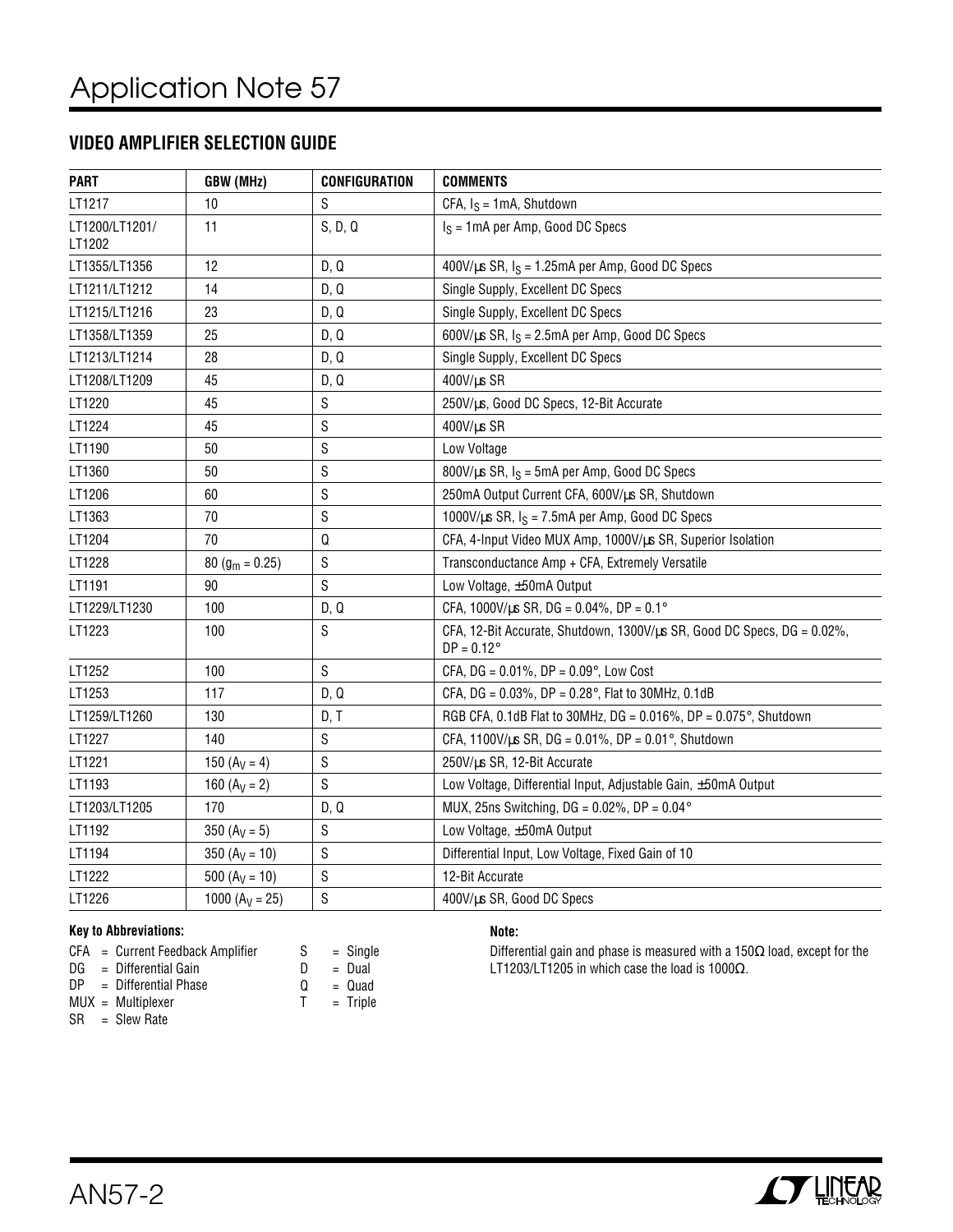### **VIDEO PROCESSING CIRCUITS**

### **Variable Gain Amplifier Has** ±**3dB Range While Maintaining Good Differential Gain and Phase**

The circuit in Figure 1 is a variable gain amp suitable for composite video use. Feedback around the transconductance amp (LT1228) acts to reduce the differential input voltage at the amplifier's input, and this reduces the differential gain and phase errors. Table 1 shows the differential phase and gain for three gains. Signal-to-noise ratio is better than 60dB for all gains.

| nı<br>ı<br>п |  |
|--------------|--|
|--------------|--|

| <b>INPUT</b><br>(V) | <b>ISET</b><br>(mA) | <b>DIFFERENTIAL</b><br>GAIN | <b>DIFFERENTIAL</b><br><b>PHASE</b> |
|---------------------|---------------------|-----------------------------|-------------------------------------|
| 0.707               | 4.05                | $0.4\%$                     | $0.15^\circ$                        |
| 1.0                 | 1.51                | $0.4\%$                     | $0.1^\circ$                         |
| 1.414               | 0.81                | 0.7%                        | $0.5^\circ$                         |

### **Black Clamp**

Here is a circuit that removes the sync component of the video signal with minimal disturbance to the luminance (picture information) component. It is based on the classic op amp half-wave-rectifier with the addition of a few refinements.

The classic "diode-in-the-feedback-loop" half-wave-rectifier circuit generally does not work well with video frequency signals. As the input signal swings through zero volts, one of the diodes turns on while the other is turned off, hence the op amp must slew through two diode drops. During this time the amplifier is in slew limit and the output signal is distorted. It is not possible to entirely prevent this source of error because there will always be some time when the amp will be open-loop (slewing) as the diodes are switched, but the circuit shown here in Figure 2 minimizes the error by careful design.

The following techniques are critical in the design shown in Figure 2:

1. The use of diodes with a low forward voltage drop reduces the voltage that the amp must slew.

2. Diodes with a low junction capacitance reduce the capacitive load on the op amp. Schottky diodes are a good choice here as they have both low forward voltage and low junction capacitance.

3. A fast slewing op amp with good output drive is essential. An excellent CFA like the LT1227 is mandatory for good results.

4. Take some gain. The error contribution of the diode switch tends to be constant, so a larger signal means a smaller percentage error.



**Figure 1.** ±**3dB Variable Gain Video Amp Optimized for Differential Gain and Phase**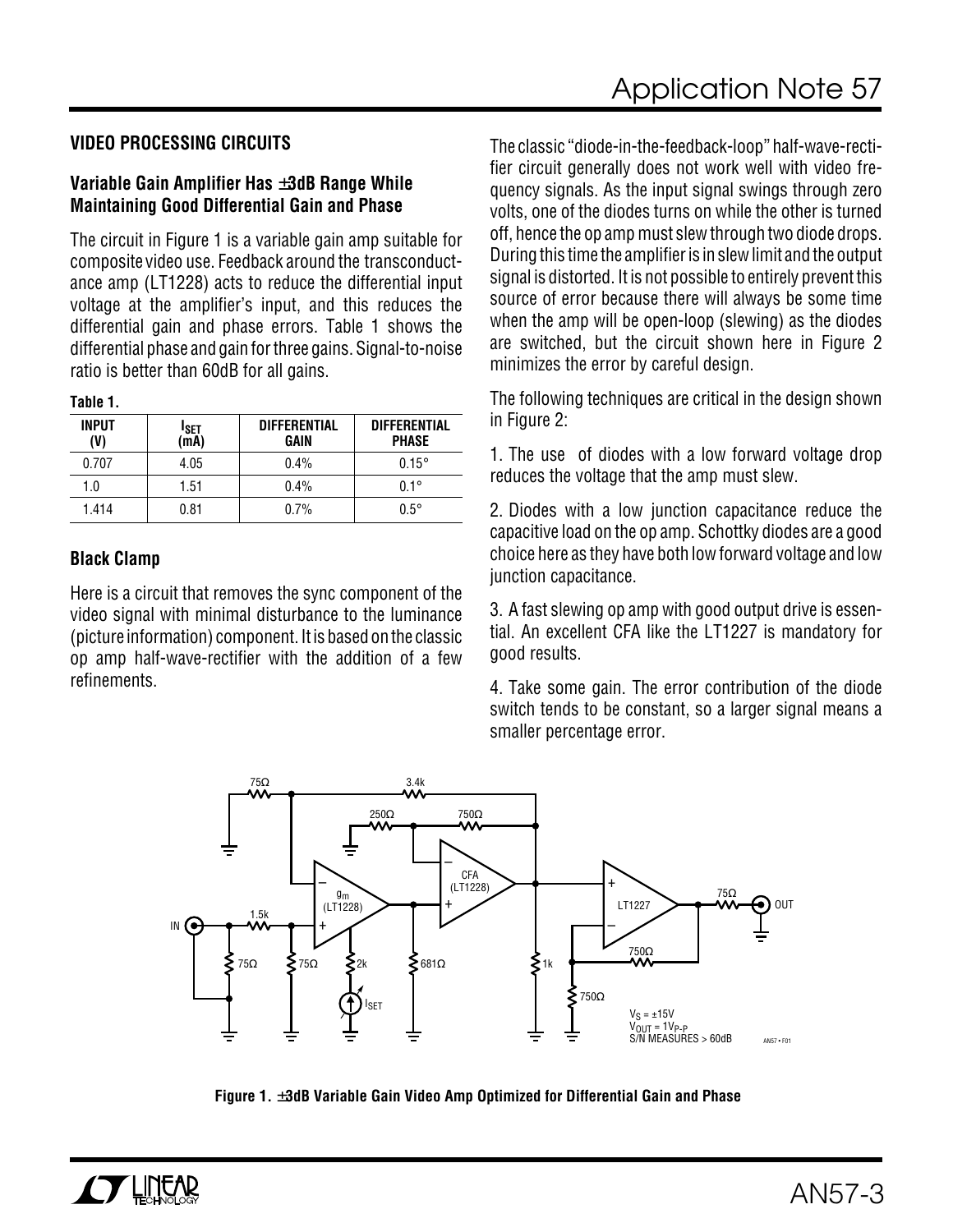

**Figure 2. Black Clamp Circuit**

Since this circuit discriminates between the sync and video on the basis of polarity, it is necessary to have an input video signal that has been DC restored (the average DC level is automatically adjusted to bring the blanking level to zero volts). Notice that not only is the positive polarity information (luminance: point A in the schematic) available, but that the negative polarity information (sync: point B in the schematic) is also. Circuits that perform this function are called "black clamps." The photograph (Figure 3) shows the circuit's clean response to a  $1T<sup>1</sup>$  pulse (some extra delay is added between the input and output for clarity).



**Figure 3. Black Clamp Circuit Response to a "1T" Pulse (**±**15V Power Supplies)**

### **Video Limiter**

Often there is a need to limit the amplitude excursions of the video signal. This is done to avoid exceeding luminance reference levels of the video standard being used, or to avoid exceeding the input range of another processing stage such as an A/D converter. The signal can be hard limited in the positive direction, a process called "white peak clipping," but this destroys any amplitude information and hence any scene detail in this region. A more gradual limiting ("soft limiter") or compression of the peak white excursion is performed by elements called "knee" circuits, after the shape of the amplifier transfer curve.

A soft limiter circuit is shown in Figure 4 which uses the LT1228 transconductance amp. The level at which the limiting action begins is adjusted by varying the set current into pin 5 of the transconductance amplifier. The LT1228 is used here in a slightly unusual, closed-loop configuration. The closed-loop gain is set by the feedback and gain resistors ( $R_F$  and  $R_G$ ) and the open-loop gain by the transconductance of the first stage times the gain of the CFA.

<sup>&</sup>lt;sup>1</sup> A 1T pulse is a specialized video waveform whose salient characteristic is a carefully controlled bandwidth which is used to quickly quantify gain and phase flatness in video systems. Phase shift and/or gain variations in the video system's passband result in transient distortions which are very noticeable on this waveform (not to mention the picture). [For you video experts out there, the K factor was 0.4% (the TEK TSG120 video signal generator has a K factor of 0.3%)].

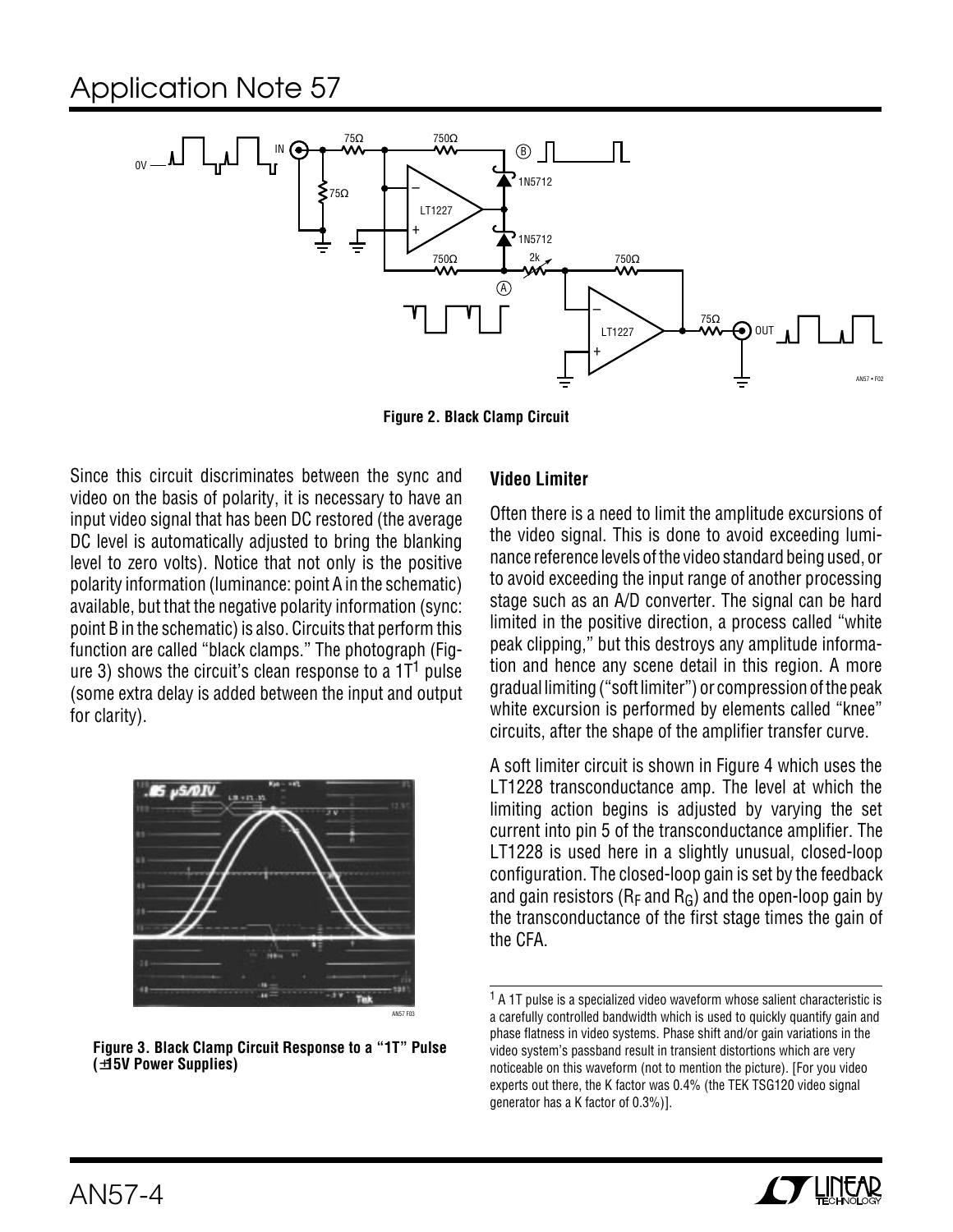

**Figure 4. LT1228 Soft Limiter**

As the transconductance is reduced (by reducing the set current), the open-loop gain is reduced below that which can support the closed-loop gain and the amp limits. A family of curves which show the response of the limiting amplifier subject to different values of set current with a ramp input is shown in Figure 5. Figure 6 shows the change in limiting level as  $I_{SFT}$  is varied.

### **Circuit for Gamma Correction**

Video systems use transducers to convert light to an electric signal. This conversion occurs, for example, when a camera scans an image. Video systems also use trans-



Figure 5. Output of the Limiting Amp ( $I_{\text{SET}} = 0.68 \text{mA}$ ), **with a Ramp Input. As the Input Amplitude Increases from 0.25V to 1V, the Output is Limited to 1V**

ducers to convert the video signal back to light when the signal is sent to a display, a CRT monitor for example. Transducers often have a transfer function (the ratio of signal in to light out) that is unacceptably nonlinear.

The newer generation of camera transducers (CCDs and the improved versions of vidicon-like tubes) are adequately linear, however, picture monitor CRTs are not. The transfer functions of most CRTs follow a power law. The following equation shows this relation:

Light Out =  $k \cdot V_{SIG}$ <sup>γ</sup>

where k is a constant of proportionality and gamma  $(\gamma)$  is the exponent of the power law (gamma ranges from 2.0 to 2.4).

This deviation from nonlinearity is usually called just gamma and is reported as the exponent of the power law. For instance, "the gamma of this vidicon is 0.43." The correction of this effect is gamma correction.

In the equation above, notice that a gamma value of 1 results in a linear transfer function. The typical CRT will have a transfer function with a gamma from about 2.0 to 2.4. Such values of gamma give a nonlinear response which compresses the blacks and stretches the whites. Cameras usually contain a circuit to correct this nonlinearity. Such a circuit is a *gamma corrector* or simply a *gamma* circuit.



**Figure 6. The Output of the Limiting Amp with Various** Limiting Levels (I<sub>SET</sub>). The Input is a Ramp with a **Maximum Amplitude of 0.75V**

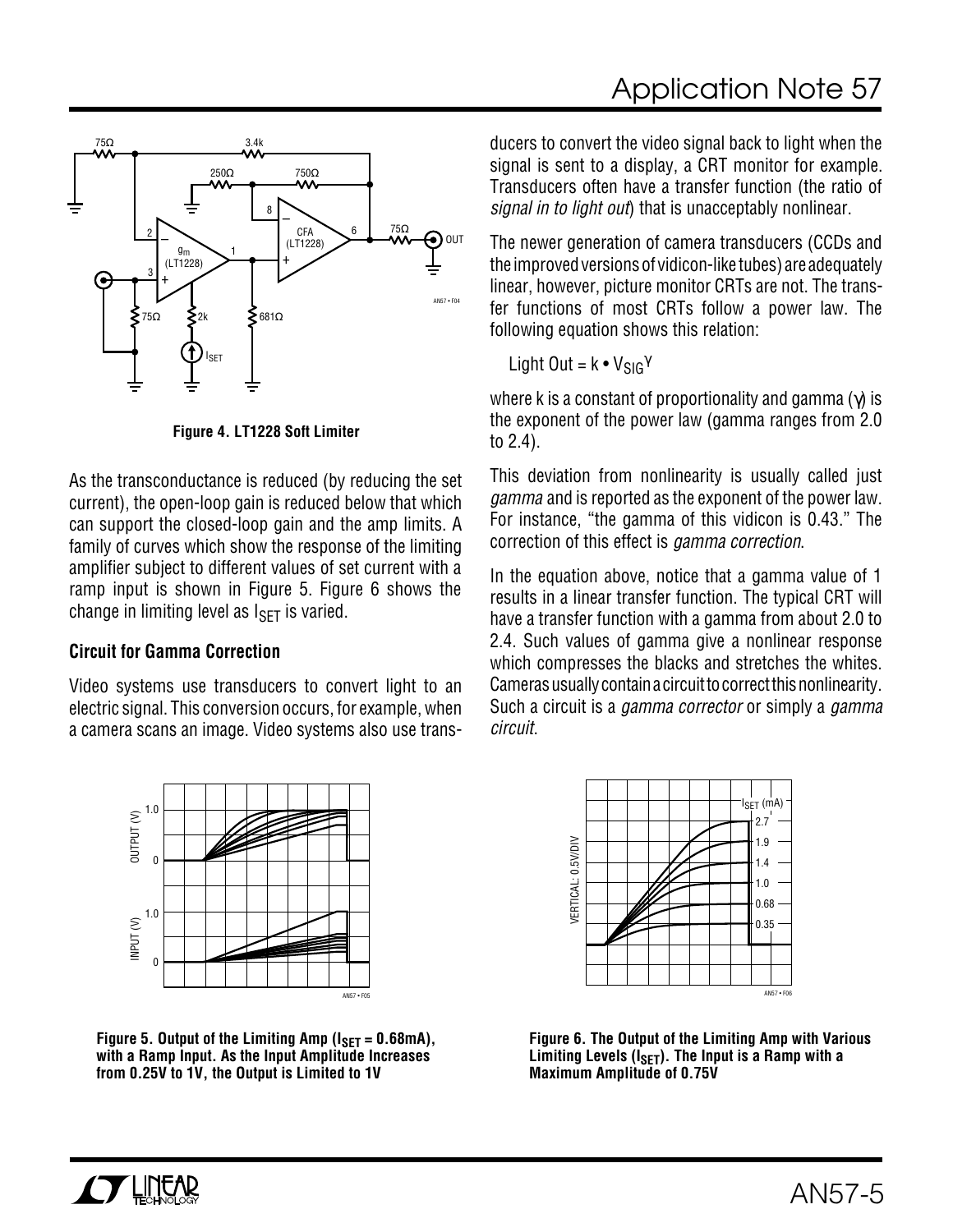

**Figure 7. Gamma Amp (Input Video Should Be Clamped)**

Figure 7 shows a schematic of a typical circuit which can correct for positive or negative gamma. This is an upgrade of a classic circuit which uses diodes as the nonlinear elements. The temperature variation of the diode junction voltages is compensated to the first order by the balanced arrangement. LT1227s and LT1229s were used in the prototype, but a quad (LT1230) could save some space and work as well.

Figure 8 shows a response curve (transfer function) for an uncorrected CRT. To make such a response linear, the gamma corrector must have a gamma that is the reciprocal of the gamma of the device being linearized. Figure 8, curve A shows a response curve (transfer function) for an uncorrected CRT. The response of a two diode gamma circuit like that in Figure 7 is shown in Figure 8, curve B. Summing these two curves together, as in Figure 8, curve C, demonstrates the action of the gamma corrector. A straight line of appropriate slope, which would be an ideal response, is shown for comparison in Figure 8, curve D. Figure 9 is a triple exposure photograph of the gamma corrector circuit adjusted for gammas of  $-3$ , 1 and  $+3$ (approximately). The input is a linear ramp of duration 52µs which is the period of an active horizontal line in NTSC video.



**Figure 8. Uncorrected CRT Transfer Function**



**Figure 9. Gamma Corrector Circuit Adjusted for Three Gammas: –3, 1, +3 (Approximately). The Input is a Linear Ramp**

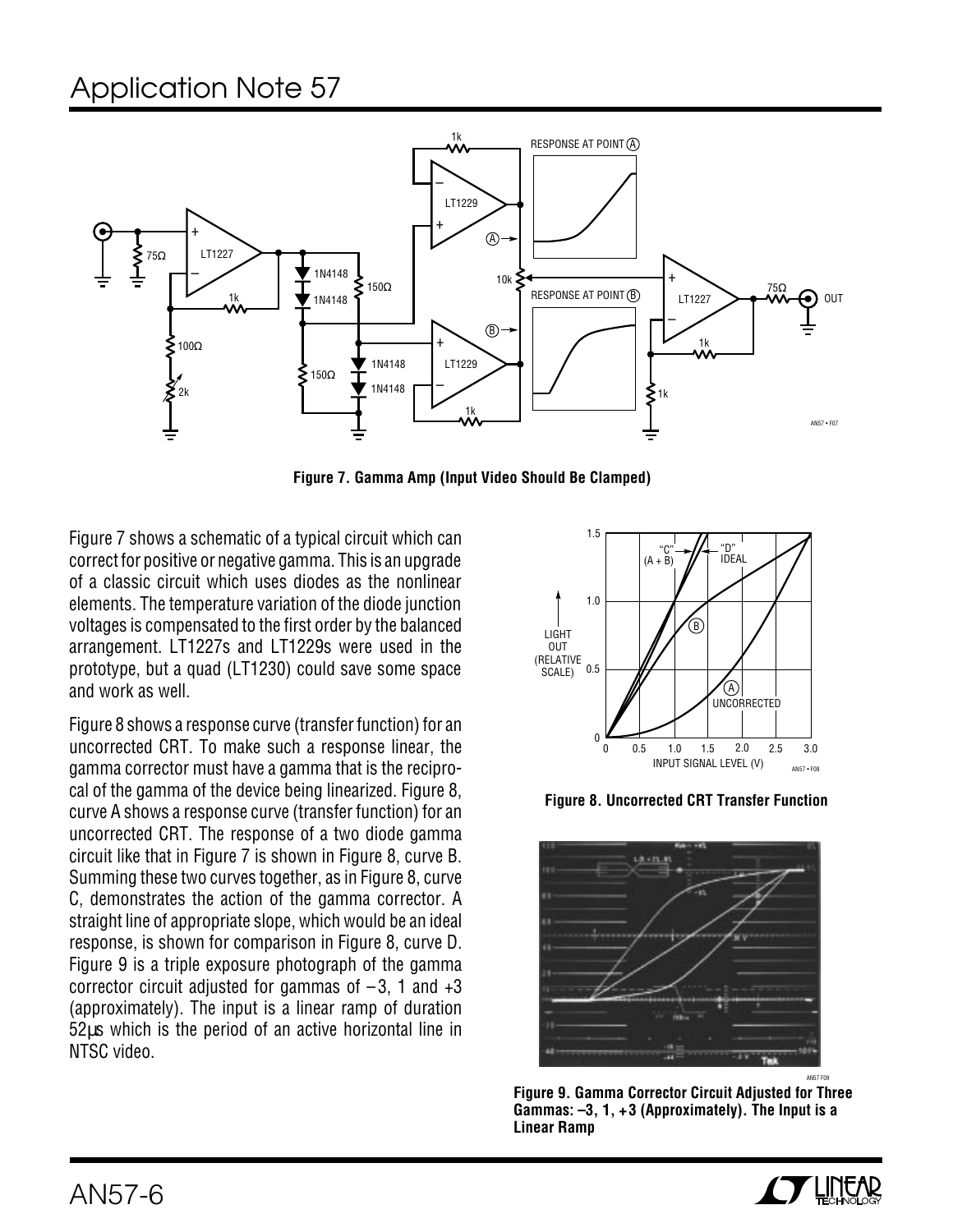### **LT1228 Sync Summer**

The circuit shown in Figure 10a restores the DC level and adds sync to a video waveform. For this example the video source is a high speed DAC with an output which is referenced to –1.2V. The LT1228 circuit (see the LT1228 data sheet for more details) forms a DC restore<sup>2</sup> that maintains a zero volt DC reference for the video. Figure 10b shows the waveform from the DAC, the DC restore pulse, and composite sync. The LT1363 circuit sums the video and composite sync signals. The 74AC04 CMOS inverters are used to buffer the TTL composite sync signal. In addition they drive the shaping network and, as they are mounted on the same ground plane as the analog circuitry, they isolate the ground noise from the digital system used to generate the video timing signals. Since the sync is directly summed to the video, any ground bounce or noise gets added in too. The shaping network is simply a third order Bessel lowpass filter with a bandwidth of 5MHz and an impedance of 300 $\Omega$ . This circuitry slows the edge rate of the digital composite sync signal and also attenuates the noise. The same network, rescaled to an impedance of

75 $\Omega$ , is used on the output of the summing amp to attenuate the switching noise from the DAC and to remove some of the high frequency components of the waveform. A more selective filter is not used here as the DAC has low glitch energy to start with and the signal does not have to meet stringent bandwidth requirements. The LT1363 used for the summing amp has excellent transient characteristics with no overshoot or ringing. Figure 10c shows two

2 This is also referred to as "DC clamp" (or just clamp) but, there is a distinction. Both clamps and DC restore circuits act to maintain the proper DC level in a video signal by forcing the blanking level to be either zero volts or some other appropriate value. This is necessary because the video signal is often AC coupled as in a tape recorder or a transmitter. The DC level of an AC coupled video signal will vary with scene content and therefore the black referenced level must be "restored" in order for the picture to look right. A clamp is differentiated from a DC restore by its speed of response. A clamp is faster, generally correcting the DC error in one horizontal line (63.5µs for NTSC). A DC restore responds slower, more on the order of the frame time (16.7ms for NTSC). If there is any noise on the video signal the DC restore is the preferred method. A clamp can respond to noise pulses that occur during the blanking period and as a result give an erroneous black level for the line. Enough noise causes the picture to have an objectionable distortion called "piano keying." The black reference level and hence the luminance level change from line to line.



![](_page_6_Figure_6.jpeg)

![](_page_6_Picture_7.jpeg)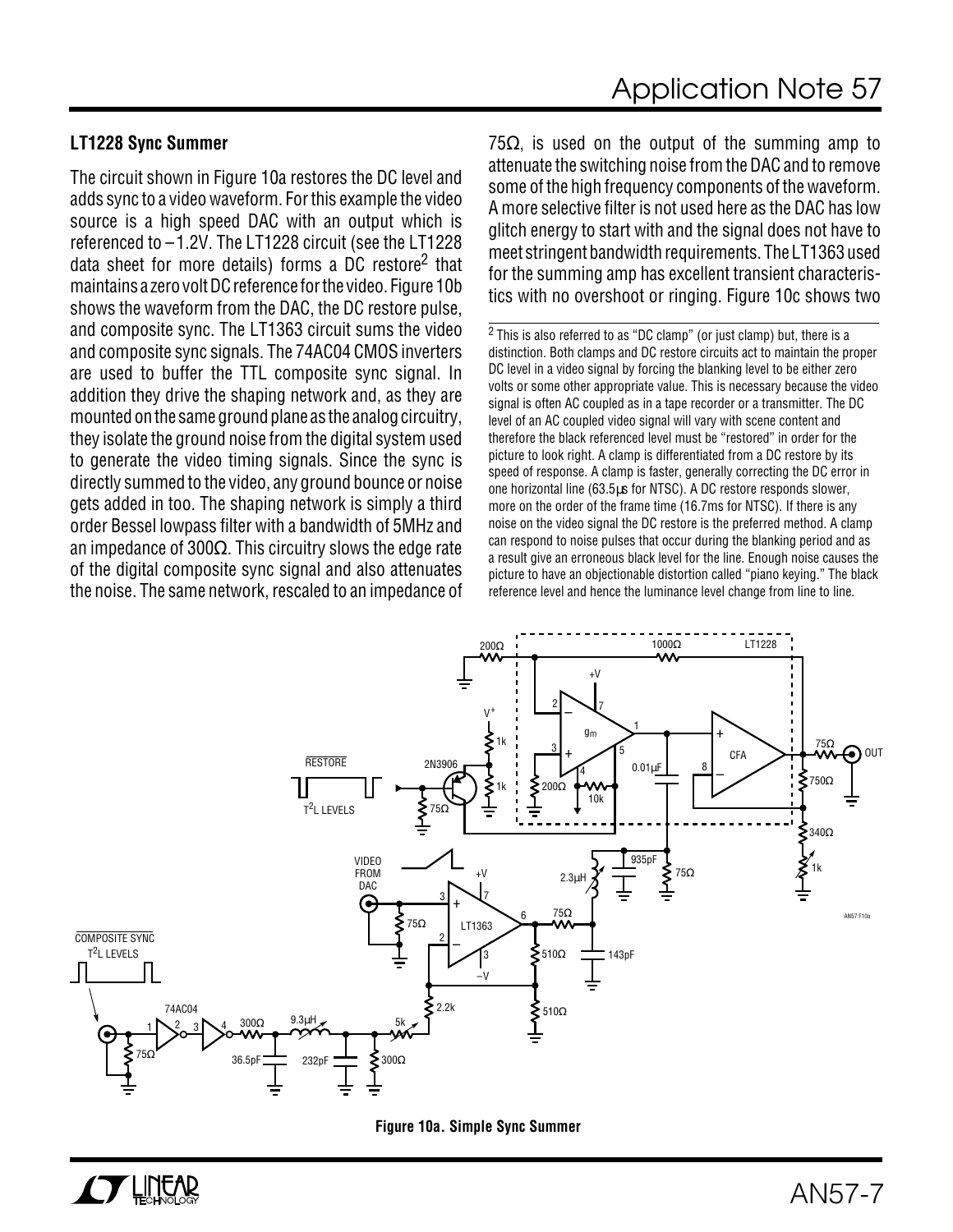# Application Note 57

![](_page_7_Figure_1.jpeg)

**Figure 10b. Video Waveform from DAC; Clamp Pulse and Sync Pulse Used as Inputs to Sync Summer**

![](_page_7_Picture_3.jpeg)

**Figure 10c. Reconstructed Video Out of Sync Summer**

![](_page_7_Picture_5.jpeg)

**Figure 10d. Close-Up of Figure 10c, Showing Sync Pulse**

horizontal lines of the output waveform with the DC restored and the sync added. Figure 10d is an expanded view of the banking interval showing a clean, well formed sync pulse.

### **LT1204 70MHz MULTIPLEXER CIRCUITS**

### **Stepped Gain Amp Using the LT1204**

This is a straightforward approach to a switched-gain amp that features versatility. Figures 11 and 12 show circuits which implement a switched-gain amplifier; Figure 11 features an input Z of 1000 $\Omega$ , while Figure 12's input Z is 75Ω. In either circuit, when LT1204 amp/MUX #2 is selected the signal is gained by one, or is attenuated by the resistor divider string depending on the input selected. When LT1204 amp/MUX #1 is selected there is an additional gain of sixteen. Consult the table in Figure 11. The gain steps can be either larger or smaller than shown here. The input impedance (the sum of the divider resistors) is also arbitrary. Exercise caution in taking large gains however, because the bandwidth will change as the output is switched from one amp to another. Taking more gain in the amp/MUX #1 will lower its bandwidth even though it is a current feedback amplifier (CFA). This is less true for a CFA than for a voltage feedback amp.

![](_page_7_Figure_11.jpeg)

**Figure 11. Switchable Gain Amplifier Accepts Inputs from 62.5mVP-P to 8VP-P**

![](_page_7_Picture_13.jpeg)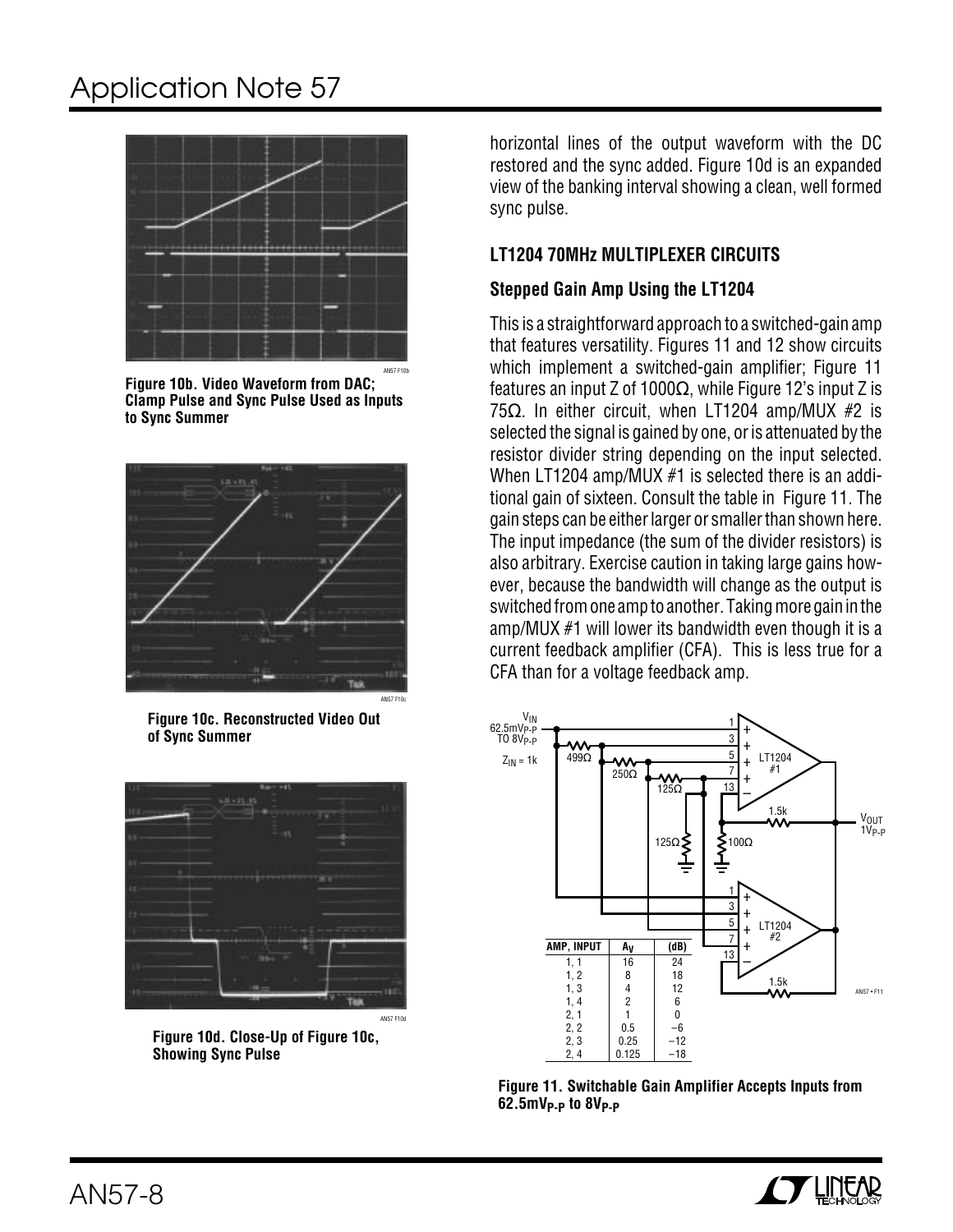![](_page_8_Figure_1.jpeg)

**Same Gains as Figure 11**

### **LT1204 Amplifier/Multiplexer Sends Video Over Long Twisted Pair**

Figure 13 is a circuit which can transmit baseband video over more than 1000 feet of very inexpensive twisted-pair wire and allow the selection of one-of-four inputs. Amp/ MUX A1 (LT1204) and A2 (LT1227) form a single differential driver. A3 is a variable gain differential receiver built using the LT1193. The rather elaborate equalization (highlighted on the schematic) is necessary here as the twisted pair goes self-resonant at about 3.8MHz.

Figure 14 shows the video test signal before and after transmission but without equalization. Figure 15 shows before and after with the equalization connected. Differential gain and phase are about 1% and 1°, respectively. **Figure 12. Switchable Gain Amplifier, ZIN = 75**<sup>Ω</sup>

![](_page_8_Figure_6.jpeg)

**Figure 13. Twisted Pair Driver/Receiver**

![](_page_8_Picture_8.jpeg)

**Figure 14. Multiburst Pattern Without Cable Compensation**

![](_page_8_Picture_10.jpeg)

**Figure 15. Multiburst Pattern With Cable Compensation**

![](_page_8_Picture_12.jpeg)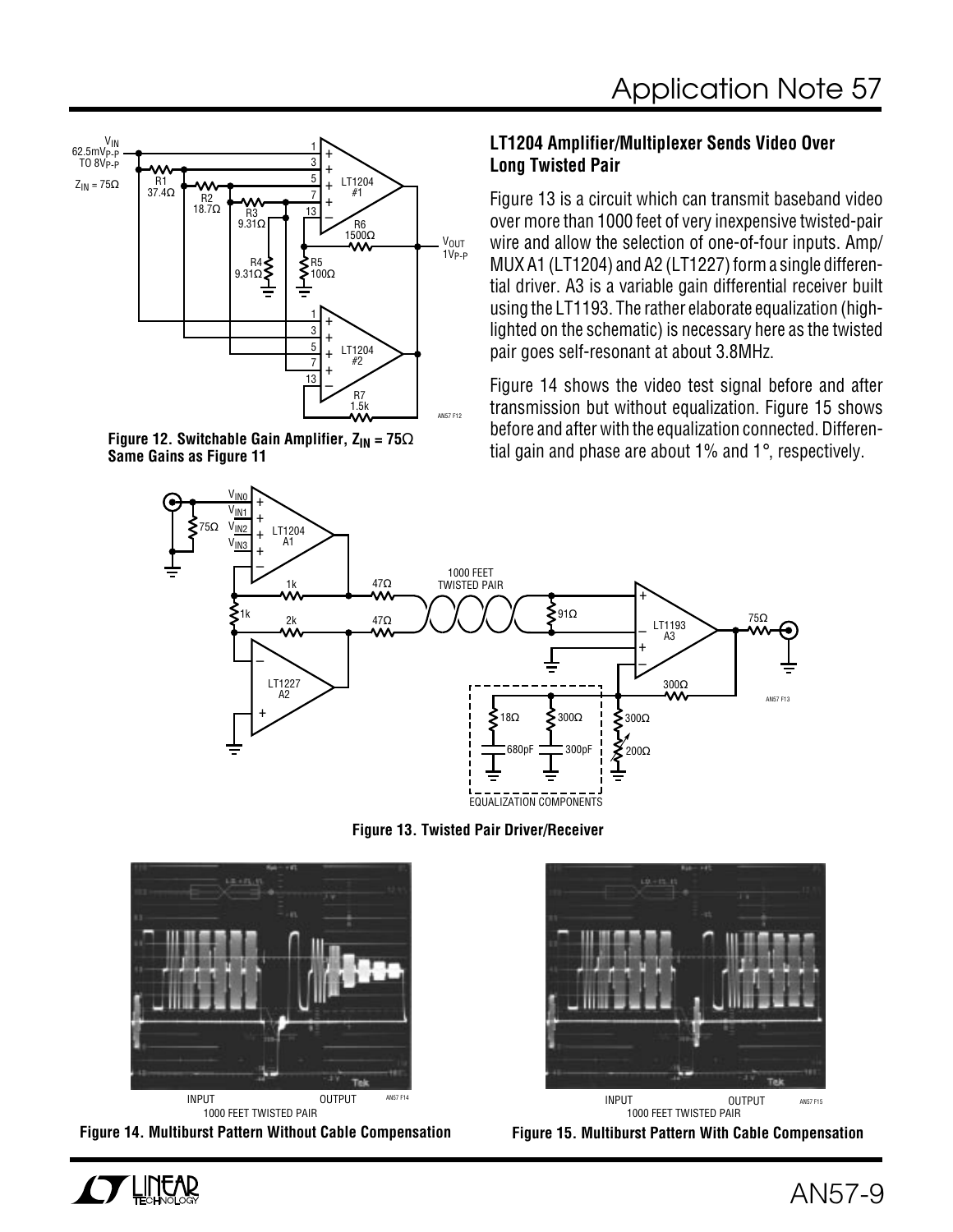![](_page_9_Figure_1.jpeg)

**Figure 16. Fast Differential Multiplexer**

### **Fast Differential Multiplexer**

This circuit (Figure 16) takes advantage of the gain node on the LT1204 to make a high speed differential MUX for receiving analog signals over twisted pair. Commonmode noise on loop-through connections is reduced because of the unique differential input. Figure 15's circuit also makes a robust differential to single-ended amp/MUX for high speed data acquisition.

Signals passing through LT1204 #1 see a noninverting gain of two. Signals passing through LT1204 #2 also see a noninverting gain of two and then an inverting gain of one (for a resultant gain of minus two) because this amp drives the gain resistor on amp #1. The result is differential amplification of the input signal.

The optional resistors on the second input are for input protection. Figure 17 shows the differential mode response versus frequency. The limit to the response (at low

frequency) is the matching of the gain resistors. One percent resistors will match to about 0.1% (60dB) if they are from the same batch.

![](_page_9_Figure_8.jpeg)

**Figure 17. Differential Receiver Response vs Frequency**

![](_page_9_Picture_10.jpeg)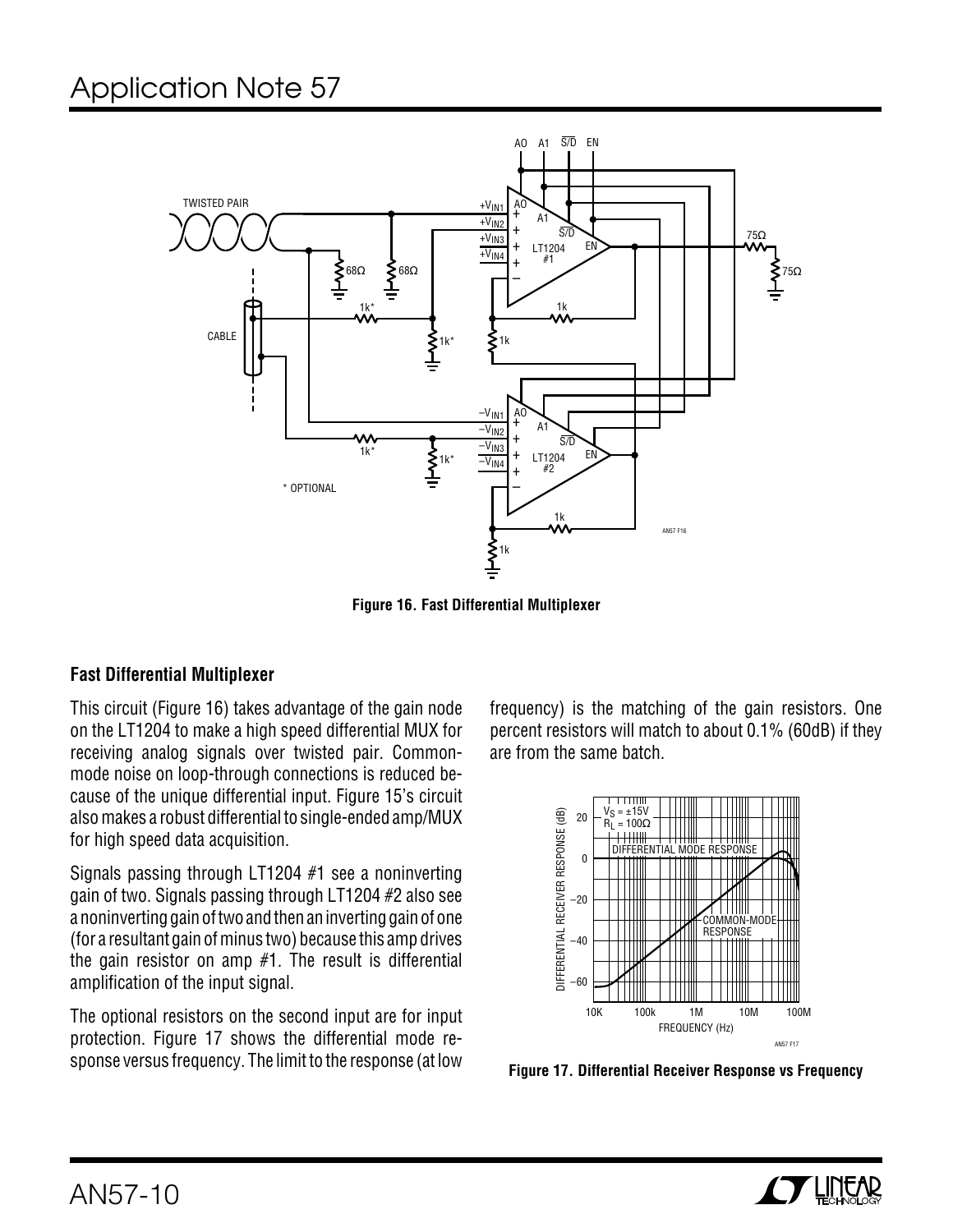# Application Note 57

## **MISAPPLICATIONS OF CFAs**

In general the current feedback amplifier (CFA) is remarkably docile and easy to use. These amplifiers feature "real," usable gain to 100MHz and beyond, low power consumption and an amazingly low price. However, CFAs are still new enough so that there is room for breadboard adventure. Consult the diagrams and the following list for some of the pitfalls that have come to my attention<sup>3</sup>.

1. Be sure there is a DC path to ground on the noninverting input pin. There is a transistor in the input that needs some bias current.

2. Don't use pure reactances for a feedback element. This is one sure way to get the CFA to oscillate. Consult the amplifier data sheet for guidance on feedback resistor values. Remember that these values have a direct effect on the bandwidth. If you wish to tailor frequency response with reactive networks, put them in place of  $R_G$ , the gain setting resistor.

3. Need a noninverting buffer? Use a feedback resistor!

4. Any resistance between the inverting terminal and the feedback node causes loss of bandwidth.

5. For good dynamic response, avoid parasitic capacitance on the inverting input.

6. Don't use a high Q inductor for power supply decoupling (or even a middling Q inductor for that matter). The inductor and the bypass capacitors form a tank circuit, which can be excited by the AC power supply currents, causing just the opposite of the desired effect. A lossy ferrite choke can be a very effective way to decouple power supply leads without the voltage drop of a series resistor. For more information on ferrites call Fair Rite Products Corp. (914) 895-2055.

![](_page_10_Figure_9.jpeg)

**Figure 18. Examples of Misapplications**

3 All the usual rules for any high speed circuit still apply, of course. A partial list:

- b. Use good RF bypass techniques. Capacitors used should have short leads, high self-resonant frequency, and be placed close to the pin.
- c. Keep values of resistors low to minimize the effects of parasitics. Make sure the amplifier can drive the chosen low impedance.
- d. Use transmission lines (coax, twisted pair) to run signals more than a few inches.
- e. Terminate the transmission lines (back terminate the lines if you can).
- f. Use resistors that are still resistors at 100MHz.
- Refer to AN47 for a discussion of these topics.

a. Use a ground plane.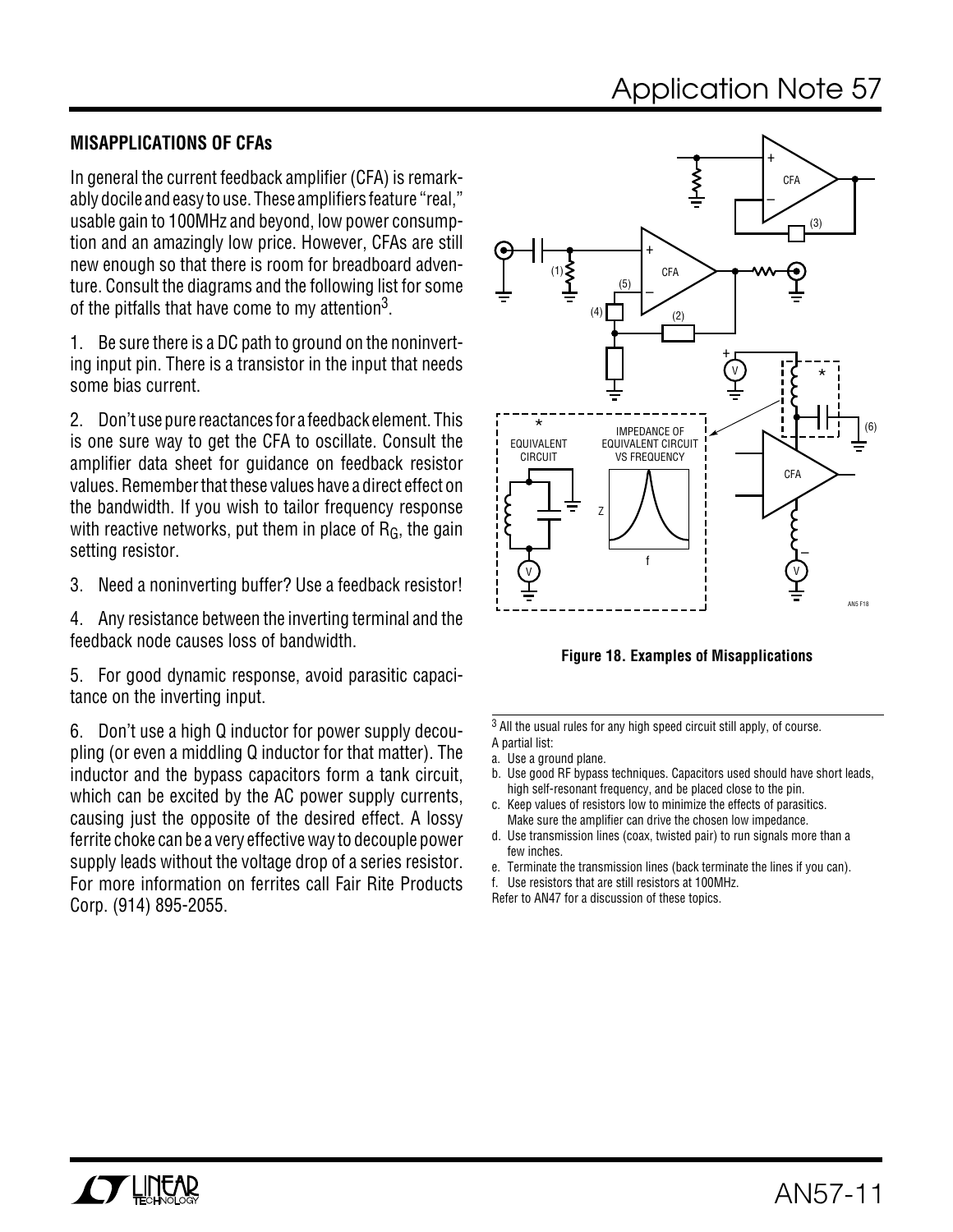## **APPENDICES –– VIDEO CIRCUITS FROM LINEAR TECHNOLOGY MAGAZINE**

### **APPENDIX A**

## **A Temperature-Compensated, Voltage-Controlled Gain Amplifier Using the LT1228**

It is often convenient to control the gain of a video or intermediate frequency (IF) circuit with a voltage. The LT1228, along with a suitable voltage-to-current converter circuit, forms a versatile gain-control building block ideal for many of these applications.

In addition to gain control over video bandwidths, this circuit can add a differential input and has sufficient output drive for 50Ω systems.

The transconductance of the LT1228 is inversely proportional to absolute temperature at a rate of –0.33%/°C. For circuits using closed-loop gain control (i.e., IF or video automatic gain control) this temperature coefficient does not present a problem. However, open-loop gain-control circuits that require accurate gains may require some compensation. The circuit described here uses a simple thermistor network in the voltage-to-current converter to achieve this compensation. Table A1 summarizes the circuit's performance.

Figure A1 shows the complete schematic of the gaincontrol amplifier. Please note that these component choices are not the only ones that will work nor are they necessarily the best. This circuit is intended to demonstrate one approach out of many for this very versatile part and, as

### **Table A1. Characteristics of Example**

| Input Signal Range                   | $0.5V$ to $3.0V$ <sub>PK</sub>            |
|--------------------------------------|-------------------------------------------|
| Desired Output Voltage               | $1.0V_{PK}$                               |
| <b>Frequency Range</b>               | OHz to 5MHz                               |
| <b>Operating Temperature Range</b>   | $0^\circ$ C to 50 $^\circ$ C              |
| <b>Supply Voltages</b>               | ±15V                                      |
| Output Load                          | 150 $\Omega$ (75 $\Omega$ + 75 $\Omega$ ) |
| Control Voltage vs Gain Relationship | OV to 5V Min to Max Gain                  |
| Gain Variation Over Temperature      | $\pm 3\%$ from Gain at 25 $\degree$ C     |

always, the designer's engineering judgment must be fully engaged. Selection of the values for the input attenuator, gain-set resistor, and current feedback amplifier resistors is relatively straightforward, although some iteration is usually necessary. For the best bandwidth, remember to keep the gain-set resistor R1 as small as possible and the set current as large as possible with due regard for gain compression. See the " Voltage-Controlled Current Source"  $(I<sub>SET</sub>)$  box for details.

Several of these circuits have been built and tested using various gain options and different thermistor values. Test results for one of these circuits are shown in Figure A2. The gain error versus temperature for this circuit is well within the limit of ±3%. Compensation over a much wider

![](_page_11_Figure_12.jpeg)

![](_page_11_Figure_13.jpeg)

![](_page_11_Picture_14.jpeg)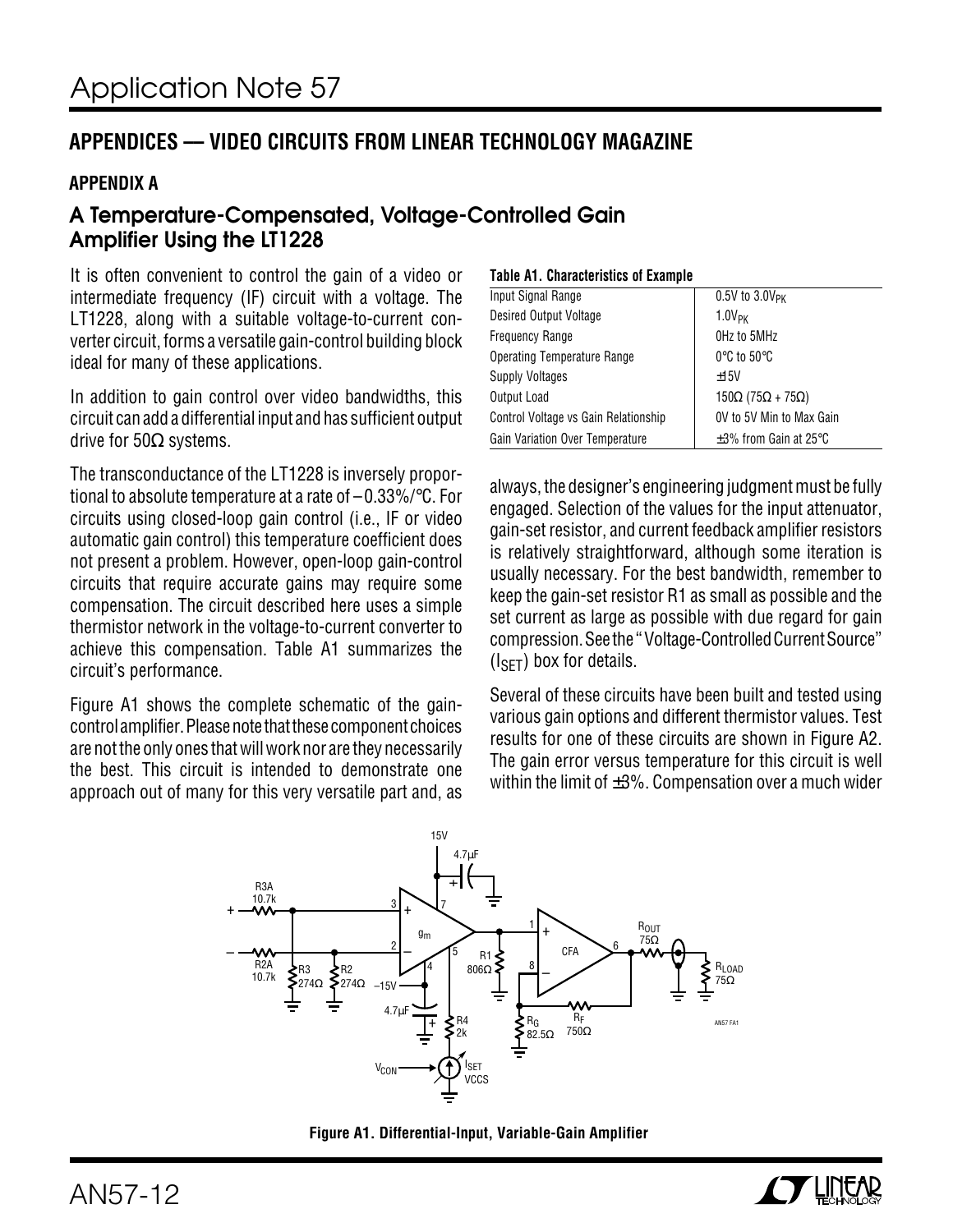## Application Note 57

range of temperatures or to tighter tolerances is possible, but would generally require more sophisticated methods, such as multiple thermistor networks.

The VCCS is a standard circuit with the exception of the current-set resistor R5, which is made to have a temperature coefficient of – 0.33%/°C. R6 sets the overall gain and is made adjustable to trim out the initial tolerance in the LT1228 gain characteristic. A resistor  $(R_P)$  in parallel with the thermistor will tend, over a relatively small range, to linearize the change in resistance of the combination with temperature.  $R<sub>S</sub>$  trims the temperature coefficient of the network to the desired value.

This procedure was performed using a variety of thermistors. BetaTHERM Corporation is one possible source, phone 508-842-0516. Figure A3 shows typical results reported as errors normalized to a resistance with a –0.33%/°C temperature coefficient. As a practical matter, the thermistor need only have about a 10% tolerance for this gain accuracy. The sensitivity of the gain accuracy to the thermistor tolerance is decreased by the linearization network in the same ratio as is the temperature coefficient. The room temperature gain may be trimmed with R6. Of course, particular applications require analysis of aging stability, interchangeability, package style, cost, and the contributions of the tolerances of the other components in the circuit.

![](_page_12_Figure_4.jpeg)

**Figure A2. Gain Error for Circuit in Figure 18 Plus Temperature Compensation Circuit Shown in Figure 20 (Normalized to Gain at 25**°**C)**

![](_page_12_Figure_6.jpeg)

**Figure A3. Thermistor Network Resistance Normalized to a Resistor with Exact –0.33%/**°**C Temperature Coefficient**

### **Voltage-Controlled Current Source (VCCS) with a Compensating Temperature Coefficient**

### **VCCS Design Steps**

1. Measure, or obtain from the data sheet, the thermistor resistance at three equally spaced temperatures (in this case  $0^{\circ}$ C, 25 $^{\circ}$ C, and 50 $^{\circ}$ C). Find R<sub>P</sub> from:

$$
R_p = \frac{\left(R0 \times R25 + R25 \times R50 - 2 \times R0 \times R50\right)}{\left(R0 + R50 - 2 \times R25\right)}
$$

where  $R0 =$  thermistor resistance at 0 $^{\circ}$ C  $R25$  = thermistor resistance at 25 $\degree$ C  $R50$  = thermistor resistance at  $50^{\circ}$ C

![](_page_12_Figure_13.jpeg)

**Figure A4. Voltage-Controlled Current Source (VCCS) with a Compensating Temperature Coefficient**

![](_page_12_Picture_15.jpeg)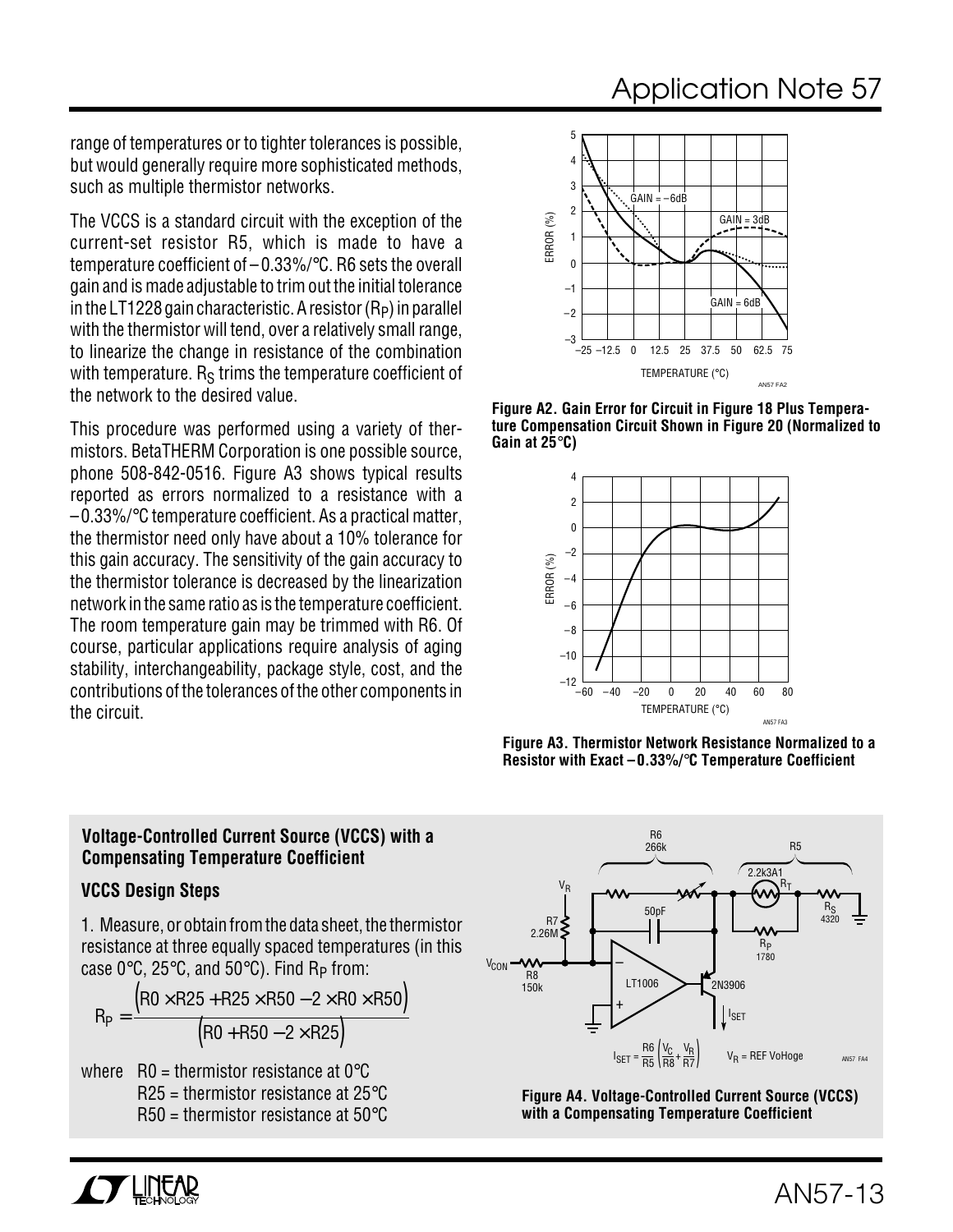2. Resistor  $R_P$  is placed in parallel with the thermistor. This network has a temperature dependence that is approximately linear over the range given (0°C to 50°C).

3. The parallel combination of the thermistor and  $R<sub>P</sub>$  $(R<sub>P</sub>||R<sub>T</sub>)$  has a temperature coefficient (TC) of resistance given by:

$$
TC \text{ of } R_P \parallel R_T = \left(\frac{RO \parallel R_P - R50 \parallel R_P}{R25 \parallel R_P}\right) \left(\frac{100}{T_{HIGH} - T_{LOW}}\right)
$$

4. The desired tempco to compensate the LT1228 gain temperature dependence is – 0.33%/°C. A series resis-

![](_page_13_Figure_5.jpeg)

tance  $(R<sub>S</sub>)$  is added to the parallel network to trim its tempco to the proper value.  $R<sub>S</sub>$  is given by:

$$
\frac{(\text{TC of R}_P \parallel \text{R}_T)}{-0.33} \times (\text{R}_P \parallel \text{R}_{25}) - (\text{R}_P \parallel \text{R}_{25})
$$

5. R6 contributes to the resultant TC and so is made large with respect to R5.

6. The other resistors are calculated to give the desired range of I<sub>SFT</sub>.

![](_page_13_Figure_10.jpeg)

**Figure A6. Thermistor and Thermistor Network Resistance vs Temperature**

## **APPENDIX B**

## **Optimizing a Video Gain-Control Stage Using the LT1228**

Video automatic-gain-control (AGC) systems require a voltage- or current-controlled gain element. The performance of this gain-control element is often a limiting factor in the overall performance of the AGC loop. The gain element is subject to several, often conflicting restraints. This is especially true of AGC for composite color video systems, such as NTSC, which have exacting phase- and gain-distortion requirements. To preserve the best possible signal-to-noise ratio  $(S/N)$ ,<sup>1</sup> it is desirable for the input signal level to be as large as practical. Obviously, the

<sup>1</sup> Signal-to-noise ratio,  $S/N = 20 \times log(RMS \text{ signal}/RMS \text{ noise}).$ 

larger the input signal the less the S/N will be degraded by the noise contribution of the gain-control stage. On the other hand, the gain-control element is subject to dynamic range constraints; exceeding these will result in rising levels of distortion.

Linear Technology makes a high speed transconductance  $(g_m)$  amplifier, the LT1228, which can be used as a quality, inexpensive gain-control element in color video and some lower frequency  $R_F$  applications. Extracting the optimum performance from video AGC systems takes careful attention to circuit details.

![](_page_13_Picture_18.jpeg)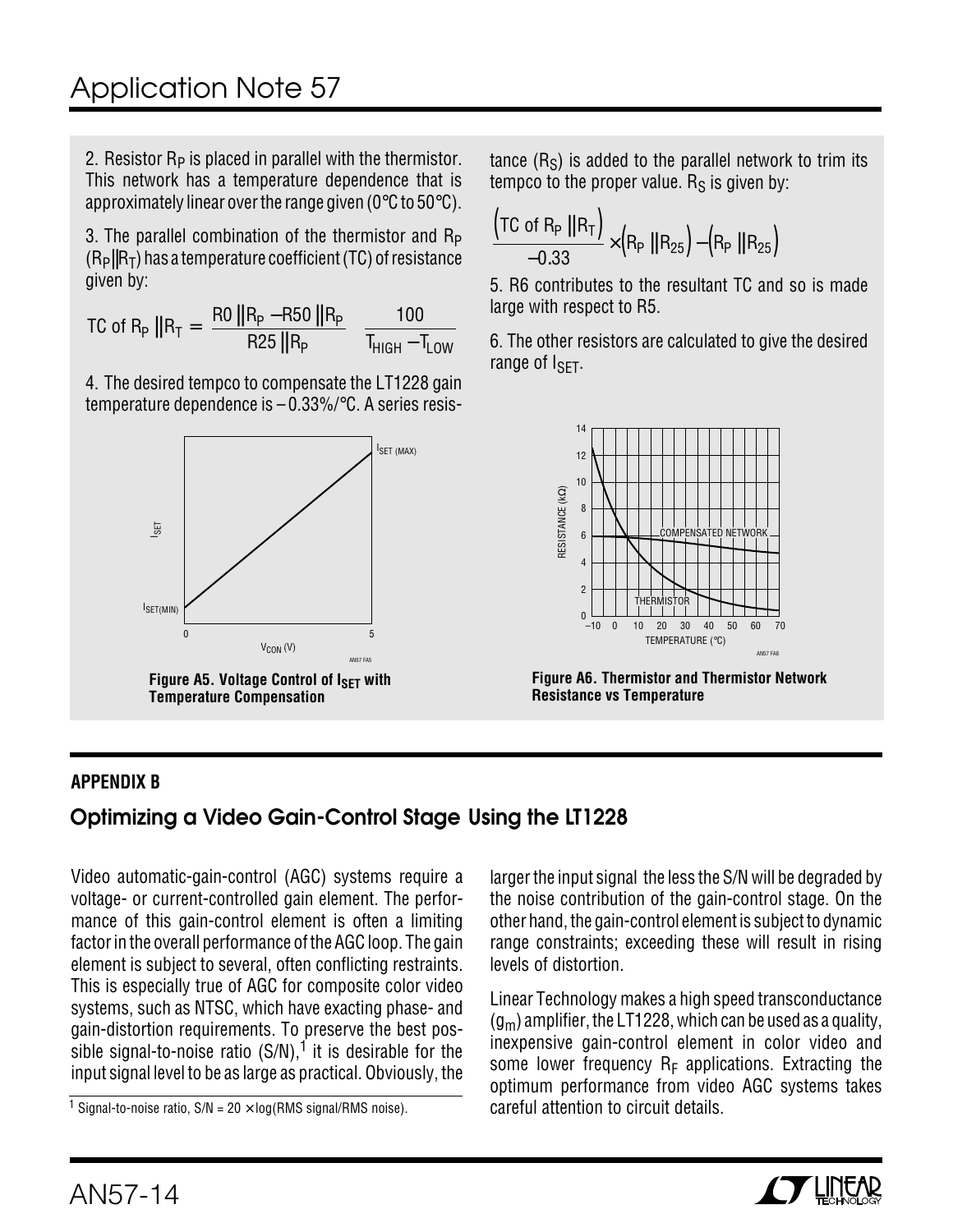![](_page_14_Figure_1.jpeg)

**Figure B1. Schematic Diagram**

As an example of this optimization, consider the typical gain-control circuit using the LT1228 shown in Figure B1. The input is NTSC composite video, which can cover a 10dB range from 0.56V to 1.8V. The output is to be  $1V_{\text{P-P}}$ into 75 $Ω$ . Amplitudes were measured from peak negative chroma to peak positive chroma on an NTSC modulated ramp test signal. See "Differential Gain and Phase" box.

Notice that the signal is attenuated 20:1 by the  $75\Omega$ attenuator at the input of the LT1228, so the voltage on the input (pin 3) ranges from 0.028V to 0.090V. This is done to limit distortion in the transconductance stage. The gain of this circuit is controlled by the current into the  $I_{\text{SFT}}$ terminal, pin 5 of the IC. In a closed-loop AGC system, the loop-control circuitry generates this current by comparing the output of a detector<sup>2</sup> to a reference voltage, integrating the difference and then converting to a suitable current. The measured performance for this circuit is presented in tables B1 and B2. Table B1 has the uncorrected data and Table B2 shows the results of the correction.

All video measurements were taken with a Tektronix 1780R video-measurement set, using test signals generated by a Tektronix TSG 120. The standard criteria for characterizing NTSC video color distortion are the differential gain and the differential phase. For a brief explana-

2One way to do this is to sample the colorburst amplitude with a sample-and-hold and peak detector. The nominal peak-to-peak amplitude of the colorburst for NTSC is 40% of the peak luminance.

| Table B1. Measured Performance Data (Uncorrected) |
|---------------------------------------------------|
|---------------------------------------------------|

| <b>INPUT</b> |                       | DIFFERENTIAL | <b>DIFFERENTIAL</b> |      |
|--------------|-----------------------|--------------|---------------------|------|
| (V)          | $I_{\text{SFT}}$ (mA) | GAIN         | <b>PHASE</b>        | S/N  |
| 0.03         | 1.93                  | 0.5%         | $27^\circ$          | 55dB |
| 0.06         | 0.90                  | 1.2%         | 1 2°                | 56dB |
| 0.09         | 0.584                 | 10.8%        | $30^{\circ}$        | 57dB |

| Table B2. Measured Performance Data (Corrected) |  |  |  |  |
|-------------------------------------------------|--|--|--|--|
|-------------------------------------------------|--|--|--|--|

| <b>INPUT</b><br>(V) | <b>BIAS</b><br>VOLTAGE | I <sub>SFT</sub> (mA) | <b>DIFFFRENTIAL</b><br>GAIN | <b>DIFFERENTIAL</b><br><b>PHASE</b> | S/N  |
|---------------------|------------------------|-----------------------|-----------------------------|-------------------------------------|------|
| 0.03                | 0.03                   | 1.935                 | 0.9%                        | $1.45^{\circ}$                      | 55dB |
| 0.06                | 0.03                   | 0.889                 | 1.0%                        | $2.25^\circ$                        | 56dB |
| 0.09                | 0.03                   | 0.584                 | 1.4%                        | $2.85^\circ$                        | 57dB |

tion of these tests see the box "Differential Gain and Phase." For this design exercise the distortion limits were set at a somewhat arbitrary 3% for differential gain and 3° for differential phase. Depending on conditions, this should be barely visible on a video monitor.

Figures B2 and B3 plot the measured differential gain and phase, respectively, against the input signal level (the curves labeled "A" show the uncorrected data from Table B1). The plots show that increasing the input signal level beyond 0.06V results in a rapid increase in the gain distortion, but comparatively little change in the phase distortion. Further attenuating the input signal (and consequently increasing the set current) would improve the differential gain performance but degrade the S/N. What this circuit needs is a good tweak!

![](_page_14_Picture_13.jpeg)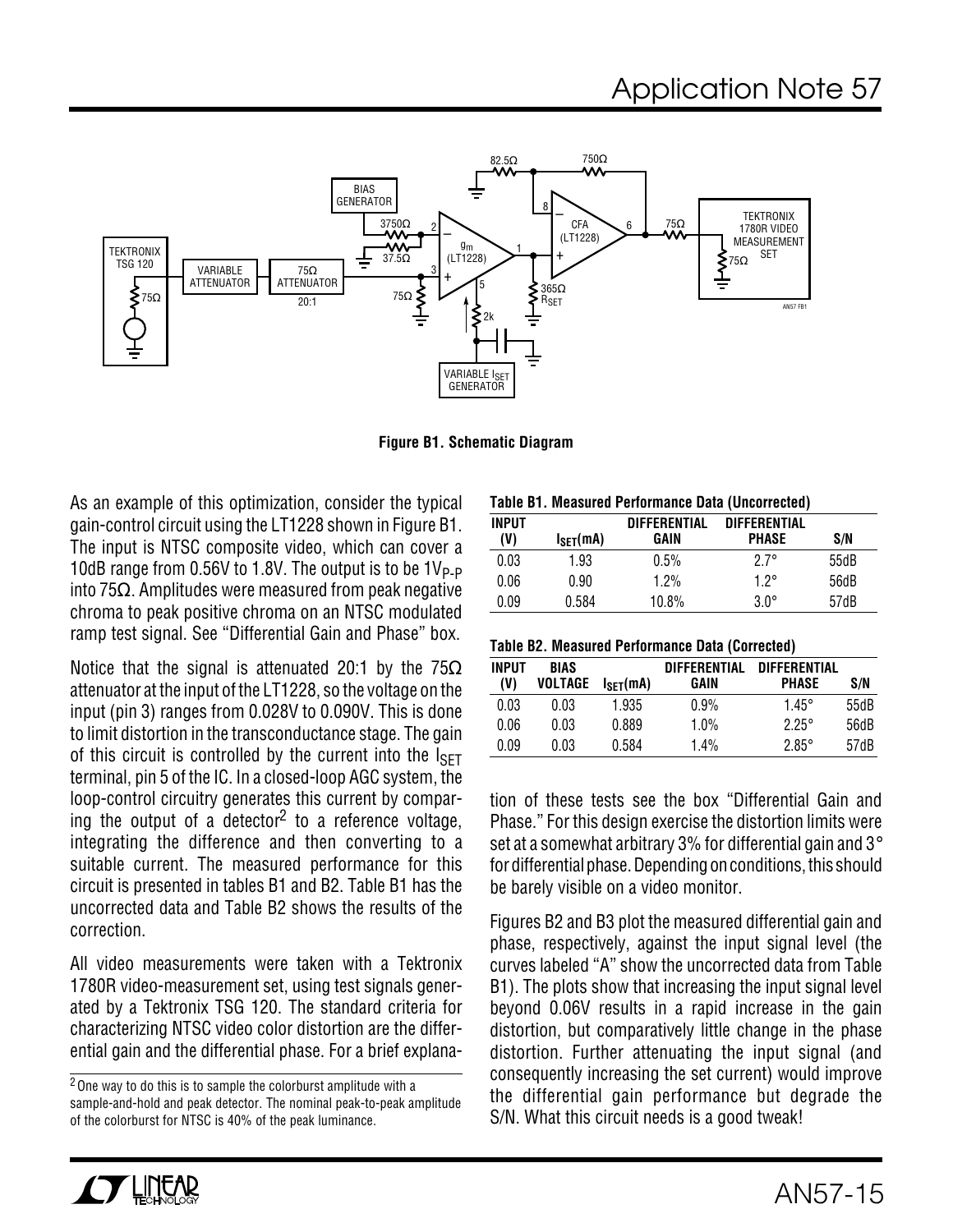![](_page_15_Figure_1.jpeg)

**Figure B2. Differential Gain vs Input Level**

![](_page_15_Figure_3.jpeg)

**Figure B3. Differential Phase vs Input Level**

### **Optimizing for Differential Gain**

Referring to the small signal transconductance versus DC input voltage graph (Figure B4), observe that the transconductance of the amplifier is linear over a region centered around zero volts.<sup>3</sup> The 25°C  $g_m$  curve starts to become quite nonlinear above 0.050V. This explains why the differential gain (see Figure B2, curve A) degrades so quickly with signals above this level. Most RF signals do not have DC bias levels, but the composite video signal is mostly unipolar.

<sup>3</sup> Notice also that the linear region expands with higher temperature. Heating the chip has been suggested.

![](_page_15_Figure_8.jpeg)

**Figure B4. Small-Signal Transconductance vs DC Input Voltage**

Video is usually clamped at some DC level to allow easy processing of sync information. The sync tip, the chroma reference burst, and some chroma signal information swing negative, but 80% of the signal that carries the critical color information (chroma) swings positive. Efficient use of the dynamic range of the LT1228 requires that the input signal have little or no offset. Offsetting the video signal so that the critical part of the chroma waveform is centered in the linear region of the transconductance amplifier allows a larger signal to be input before the onset of severe distortion. A simple way to do this is to bias the unused input (in this circuit the inverting input, pin 2) with a DC level.

In a video system it might be convenient to clamp the sync tip at a more negative voltage than usual. Clamping the signal prior to the gain-control stage is good practice because a stable DC reference level must be maintained.

The optimum value of the bias level on pin 2 used for this evaluation was determined experimentally to be about 0.03V. The distortion tests were repeated with this bias voltage added. The results are reported in Table B2 and Figures B2 and B3. The improvement to the differential phase is inconclusive, but the improvement in the differential gain is substantial.

![](_page_15_Picture_13.jpeg)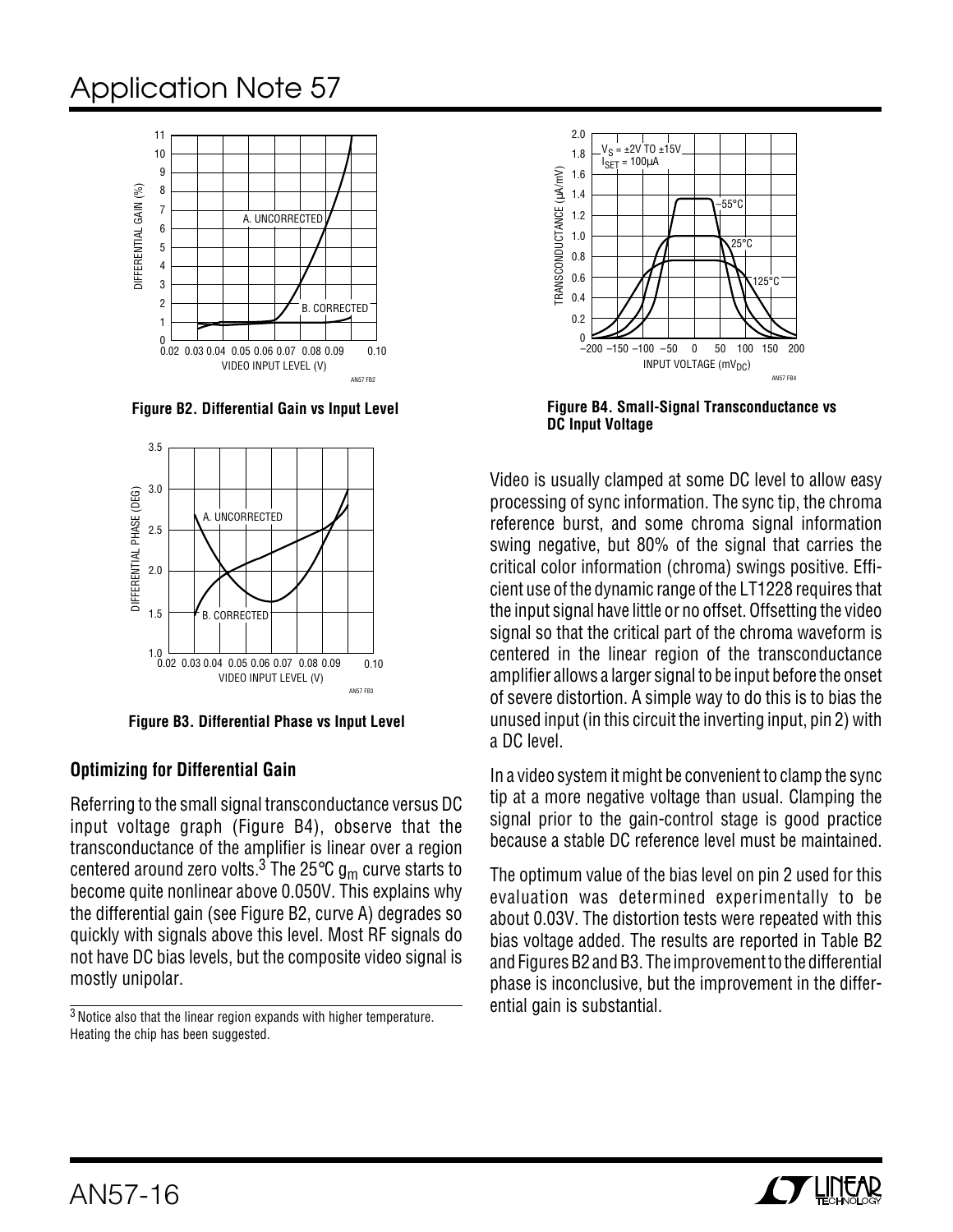### **Differential Gain and Phase**

Differential gain and phase are sensitive indications of chroma signal distortion. The NTSC system encodes color information on a separate subcarrier at 3.579545MHz. The color subcarrier is directly summed to the black and white video signal. The black and white information is a voltage proportional to image intensity and is called luminance or luma. Each line of video has a burst of 9 to 11 cycles of the subcarrier (so timed that it is not visible) that is used as a phase reference for demodulation of the color information of that line. The color signal is relatively immune to distortions, except for those that cause a phase shift or an amplitude error to the subcarrier during the period of the video line.

Differential gain is a measure of the gain error of a linear amplifier at the frequency of the color subcarrier. This distortion is measured with a test signal called a modulated ramp (shown in Figure B5). The modulated ramp consists of the color subcarrier frequency superimposed on a linear ramp or sometimes on a stair step. The ramp has the duration of the active portion of a horizontal line of video. The amplitude of the ramp varies from zero to the maximum level of the luminance, which, in this case, is 0.714V. The gain error corresponds to compression or expansion by the amplifier (sometimes called "incremental gain") and is expressed as a percentage of the full amplitude range. An appreciable amount of differential gain will cause the luminance to modulate the chroma causing visual chroma distortion. The effect of differential gain errors is to change the saturation of the color being displayed. Saturation is the relative degree of dilution of a pure color with white. A 100% saturated color has 0% white, a 75% saturated color has 25% white, and so on. Pure red is 100% saturated whereas, pink is red with some percentage of white and is therefore less than 100% saturated.

Differential phase is a measure of the phase shift in a linear amplifier at the color subcarrier frequency when the modulated ramp signal is used as an input.

The phase shift is measured relative to the colorburst on the test waveform and is expressed in degrees. The visual effect of the distortion is a change in hue. Hue is

![](_page_16_Figure_6.jpeg)

**Figure B5. NTSC Test Signal**

the quality of perception which differentiates the frequency of the color, red from green, yellow-green from yellow, and so forth.

Three degrees of differential phase is about the lower limit that can unambiguously be detected by observers. This level of differential phase is just detectable on a video monitor as a shift in hue, mostly in the yellowgreen region. Saturation errors are somewhat harder to see at these levels of distortion—3% of differential gain is very difficult to detect on a monitor. The test is performed by switching between a reference signal, SMPTE (Society of Motion Picture and Television Engineers) 75% color bars, and a distorted version of the same signal with matched signal levels. An observer is then asked to note any difference.

In professional video systems (studios, for instance) cascades of processing and gain blocks can reach hundreds of units. In order to maintain a quality video

![](_page_16_Picture_11.jpeg)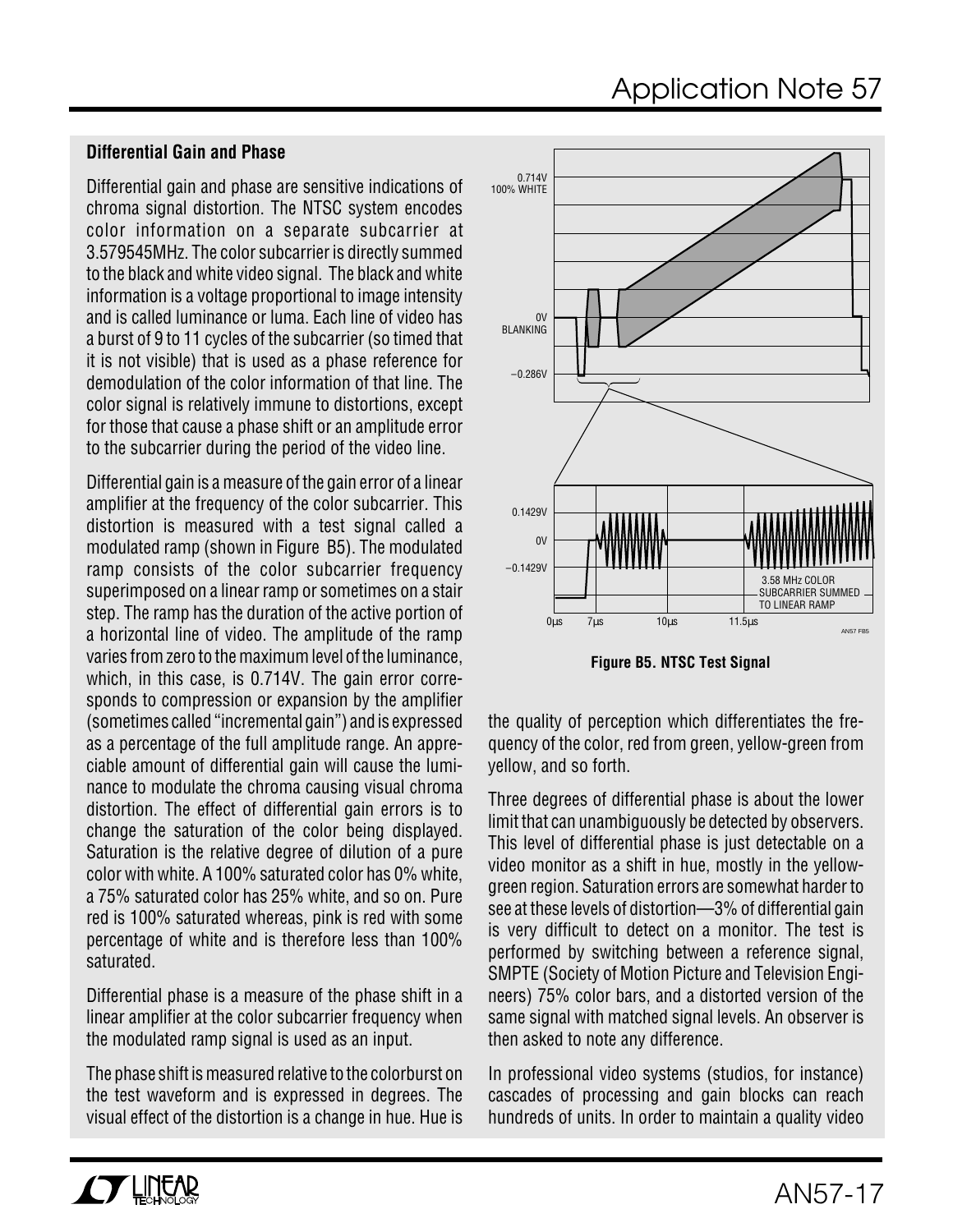signal, the distortion contribution of each processing block must be a small fraction of the total allowed distortion budget $4$  because the errors are cumulative. For this reason, high-quality video amplifiers will have distortion specifications as low as a few thousandths of a degree for differential phase and a few thousandths of a percent for differential gain.

 $4$  From the preceding discussion, the limits on visibility are about  $3^\circ$ differential phase, 3% differential gain. Please note that these are not hard and fast limits. Tests of perception can be very subjective.

### **APPENDIX C**

## **Using a Fast Analog Multiplexer to Switch Video Signals for NTSC "Picture-in-Picture" Displays**

The majority of production<sup>1</sup> video switching consists of selecting one video source out of many for signal routing or scene editing. For these purposes the video signal is switched during the vertical interval in order to reduce visual switching transients. The image is blanked during this time, so if the horizontal and vertical synchronization and subcarrier lock are maintained, there will be no visible artifacts. Although vertical-interval switching is adequate for most routing functions, there are times when it is desirable to switch two synchronous video signals during the active (visible) portion of the line to obtain picture-inpicture, key, or overlay effects. Picture-in-picture or active video switching requires signal-to-signal transitions that are both clean and fast. A clean transition should have a minimum of pre-shoot, overshoot, ringing, or other aberrations commonly lumped under the term "glitching."

### **Using the LT1204**

A quality, high speed multiplexer amplifier can be used with good results for active video switching. The important specifications for this application are a small, controlled switching glitch, good switching speed, low distortion, good dynamic range, wide bandwidth, low path loss, low channel-to-channel crosstalk, and good channel-tochannel offset matching. The LT1204 specifications match these requirements quite well, especially in the areas of bandwidth, distortion, and channel-to-channel crosstalk which is an outstanding –90dB at 10MHz. The LT1204 was evaluated for use in active video switching with the

![](_page_17_Figure_10.jpeg)

**Figure C1. "Picture-in-Picture" Test Setup**

test setup shown in Figure C1. Figure C2 shows the video waveform of a switch between a 50% white level and a 0% white level about 30% into the active interval and back again at about 60% of the active interval. The switch artifact is brief and well controlled. Figure C3 is an expanded view of the same waveform. When viewed on a monitor, the switch artifact is just visible as a very fine line. The lower trace is a switch between two black level (0V) video signals showing a very slight channel-tochannel offset, which is not visible on the monitor. Switching between two DC levels is a worst-case test as almost any active video will have enough variation to totally obscure this small switch artifact.

![](_page_17_Picture_13.jpeg)

<sup>1</sup> Video production, in the most general sense, means any purposeful manipulation of the video signal, whether in a television studio or on a desktop PC.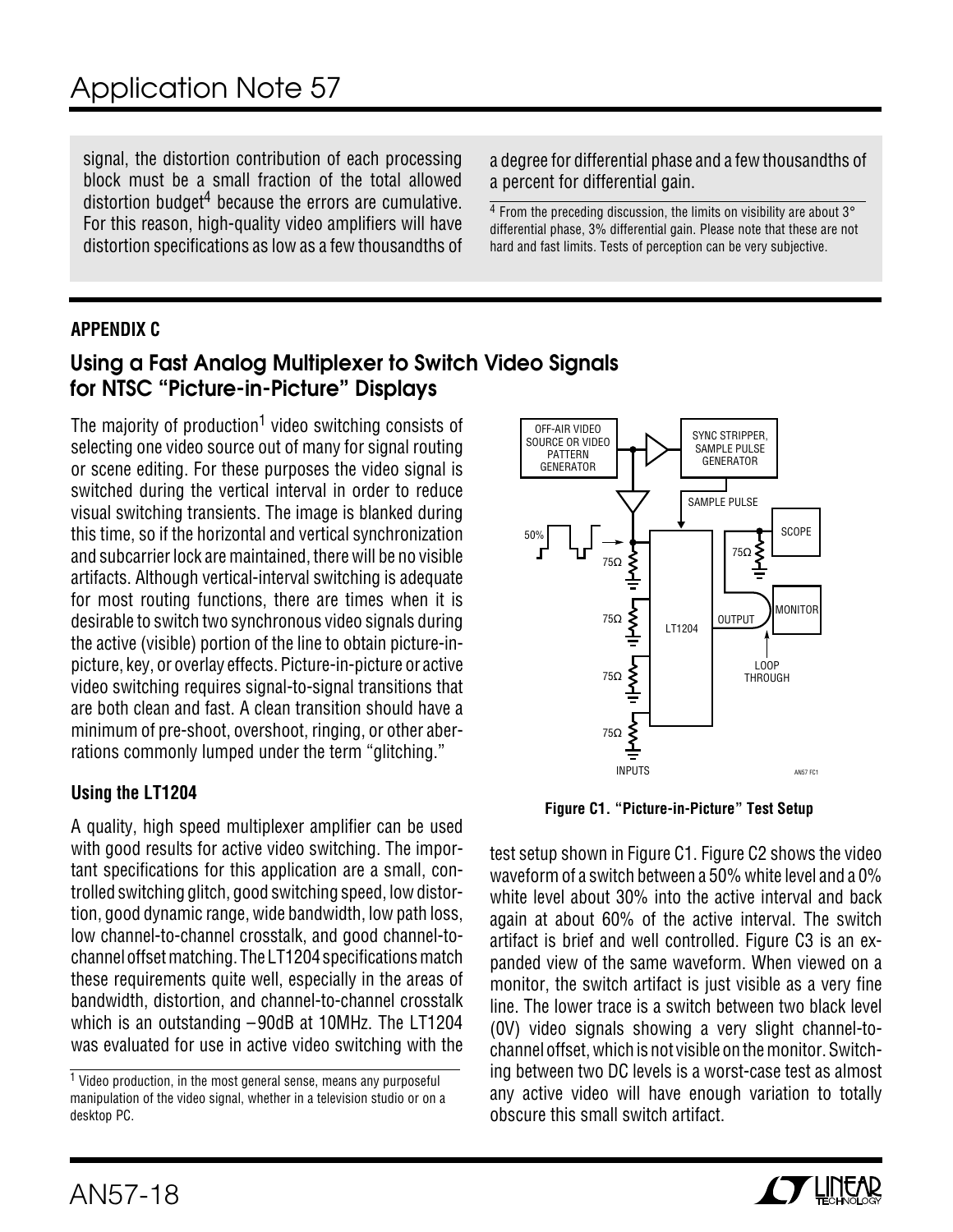![](_page_18_Picture_1.jpeg)

**Figure C2. Video Waveform Switched from 50% White Level to 0% White Level and Back**

![](_page_18_Figure_3.jpeg)

**Figure C3. Expanded View of Rising Edge of LT1204 Switching from 0% to 50% (50ns Horizontal Division)**

![](_page_18_Picture_5.jpeg)

**Figure C4. Expanded View of "Brand-X" Switch 0% to 50% Transistion**

### **Video-Switching Caveats**

In a video processing system that has a large bandwidth compared to the bandwidth of the video signal, a fast transition from one video level to another with a lowamplitude glitch will cause minimal visual disturbance. This situation is analogous to the proper use of an analog oscilloscope. In order to make accurate measurement of pulse waveforms, the instrument must have much more bandwidth than the signal in question (usually five times the highest frequency). Not only should the glitch be small, it should be otherwise well controlled. A switching glitch that has a long settling "tail" can be more troublesome (that is, more visible) than one that has more amplitude but decays quickly. The LT1204 has a switching glitch that is not only low in amplitude but well controlled and quickly damped. Refer to Figure C4 which shows a video multiplexer that has a long, slow-settling tail. This sort of distortion is highly visible on a video monitor.

Composite video systems, such as NTSC, are inherently band-limited and thus edge-rate limited. In a sharply band-limited system, the introduction of signals that contain significant energy higher in frequency than the filter cutoff will cause distortion of transient waveforms (see Figure C5). Filters used to control the bandwidth of these video systems should be group-delay equalized to minimize this pulse distortion. Additionally, in a band-limited system, the edge rates of switching glitches or level-to-level transitions should be controlled to prevent ringing and other pulse aberrations that could be visible. In practice, this is usually accomplished with pulse-shaping networks. Bessel filters are one example. Pulse-shaping networks and delay-equalized filters add cost and complexity to video systems and are usually found only on expensive equipment. Where cost is a determining factor in system design, the exceptionally low amplitude and brief duration of the LT1204's switching artifact make it an excellent choice for active video switching.

![](_page_18_Picture_10.jpeg)